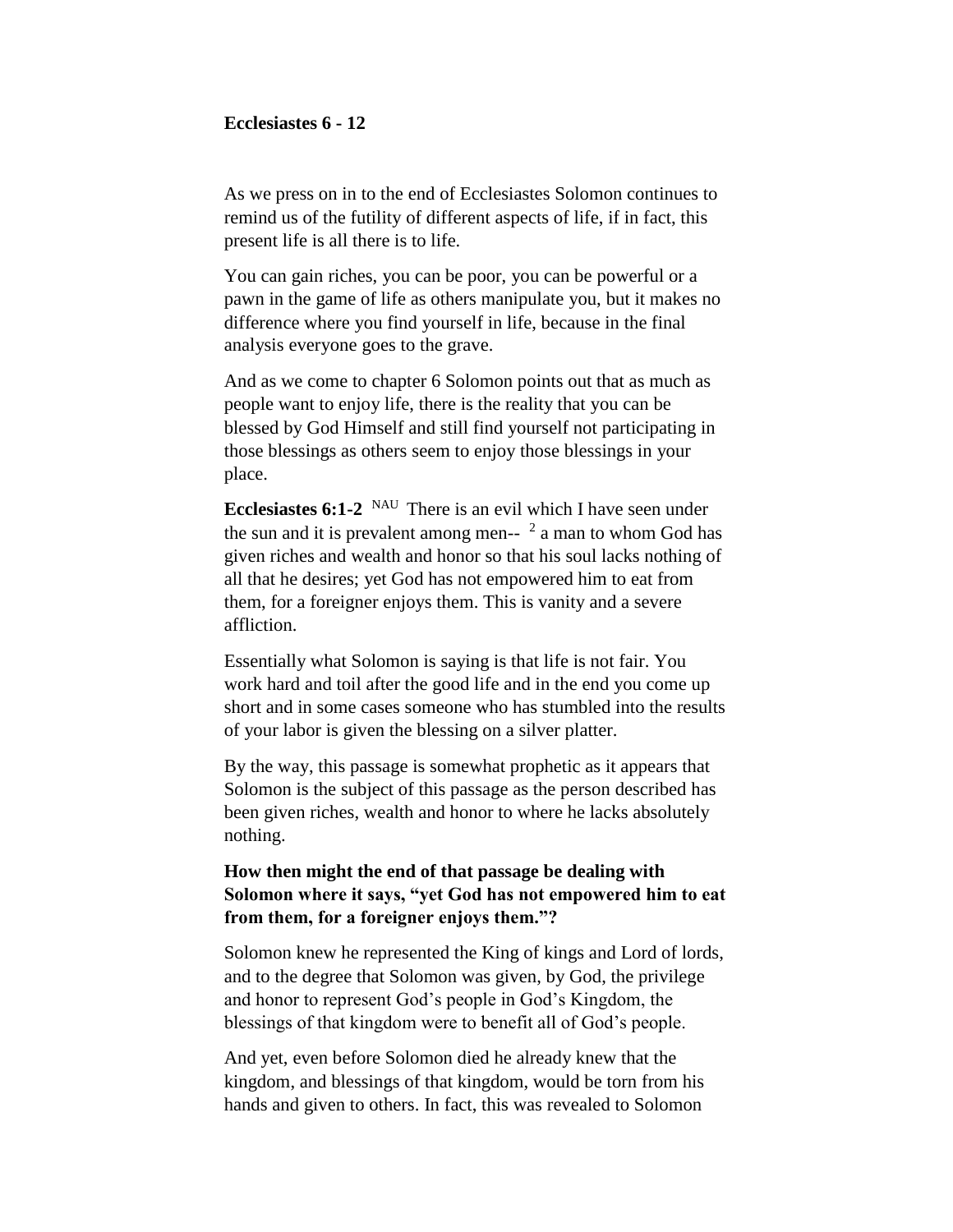because of the evil he had done in the sight of the Lord by marrying foreign women and then building altars to the gods of these women. And the Lord responded this way.

1 **Kings 11:11-12** <sup>11</sup> So the LORD said to Solomon, "Because you have done this, and you have not kept My covenant and My statutes, which I have commanded you, I will surely tear the kingdom from you, and will give it to your servant. <sup>12</sup> "Nevertheless I will not do it in your days for the sake of your father David, *but* I will tear it out of the hand of your son.

Solomon was given everything by God, and yet he and his descendants would not enjoy the benefits of these blessings because of the sin of Solomon, and this is the evil that Solomon sees that is prevalent among men who have been blessed by God as God tears those blessings from their hands.

The ultimate fulfillment would be found in the captivity of Israel and Judah as they are taken away to serve these foreigners in both Assyria and Babylon, as both nations enjoy the spoils of the once mighty Kingdom of Israel.

Sin tears every blessing from our grasp as far back as God tearing away of the Kingdom He gave to Adam and Eve in the Garden of Eden, to where now it becomes only a memory of the glory days as they are banished and Cherubim guard the way back.

Truly, all of life now becomes vanity without any possibility of finding our way back to meaning and purpose in life. Until the promise is given by God to bless again, as the hope is restored in the Messiah who would one day restore Paradise, but only through the blood of His Son and His resurrection from the dead and ultimately through fire and judgment, which is what Peter reminds us of in his second epistle.

2 Peter 3:7 <sup>7</sup> But by His word the present heavens and earth are being reserved for fire, kept for the day of judgment and destruction of ungodly men.

**2 Peter 3:10-12** <sup>10</sup> But the day of the Lord will come like a thief, in which the heavens will pass away with a roar and the elements will be destroyed with intense heat, and the earth and its works will be burned up.  $11$  Since all these things are to be destroyed in this way, what sort of people ought you to be in holy conduct and godliness, <sup>12</sup> looking for and hastening the coming of the day of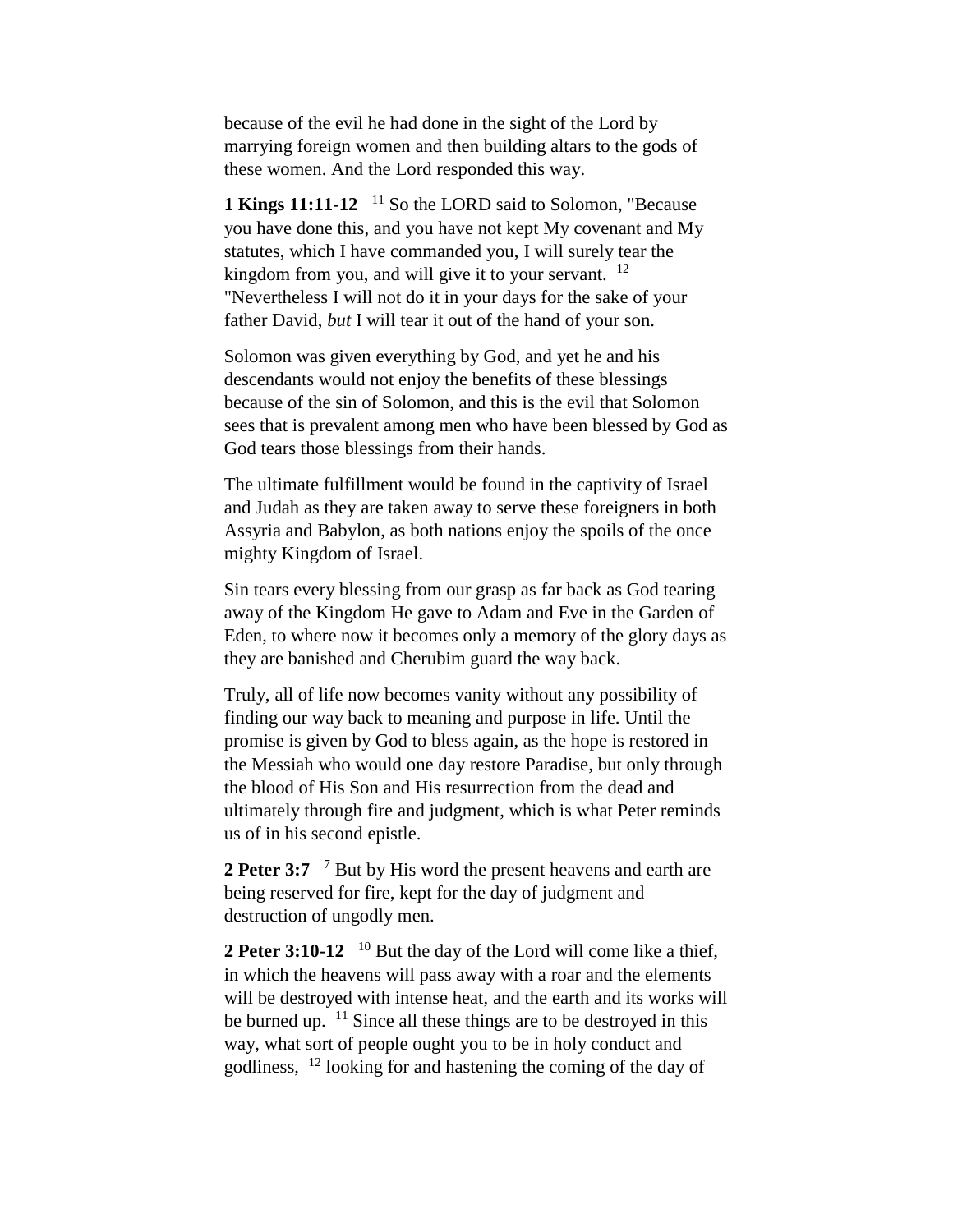God, because of which the heavens will be destroyed by burning, and the elements will melt with intense heat!

Solomon got it right about life being vanity in a sin filled world, but he also knew that it is God who must be sought diligently to make any sense out of life.

**Ecclesiastes 8:12-13** <sup>12</sup> Although a sinner does evil a hundred *times* and may lengthen his *life*, still I know that it will be well for those who fear God, who fear Him openly.  $13$  But it will not be well for the evil man and he will not lengthen his days like a shadow, because he does not fear God.

And of course, the fear of God that Solomon refers to is in the context of the vanity of life as people seek after things in this life that give them pleasure, or they believe will give them pleasure, not considering that their very breath comes from the Creator and God to whom they must give an account.

All of our lives are trapped in this cursed world and for the bulk of humanity they only see this world through their own wisdom instead of through the eyes of their Creator. And therefore, there is a sense in which the saying is true, live life with all the gusto you have. Eat, drink and be merry for tomorrow we may die.

People know this instinctively and Solomon once again points this out.

**Ecclesiastes 9:5-9**  <sup>5</sup> For the living know they will die; but the dead do not know anything, nor have they any longer a reward, for their memory is forgotten. <sup>6</sup> Indeed their love, their hate and their zeal have already perished, and they will no longer have a share in all that is done under the sun.  $\frac{7}{1}$  Go *then*, eat your bread in happiness and drink your wine with a cheerful heart; for God has already approved your works. <sup>8</sup> Let your clothes be white all the time, and let not oil be lacking on your head.  $9$  Enjoy life with the woman whom you love all the days of your fleeting life which He has given to you under the sun; for this is your reward in life and in your toil in which you have labored under the sun.

It's kind of like, 'well, if the only thing that matters to you is what is taking place in your life in this world then make the most of it, even though it's all vanity.' And that's the way chapter 9 ends.

Chapter 10 is a compilation of sayings as Solomon is kind of thinking out loud as it appears that he writes about things that pop into his head.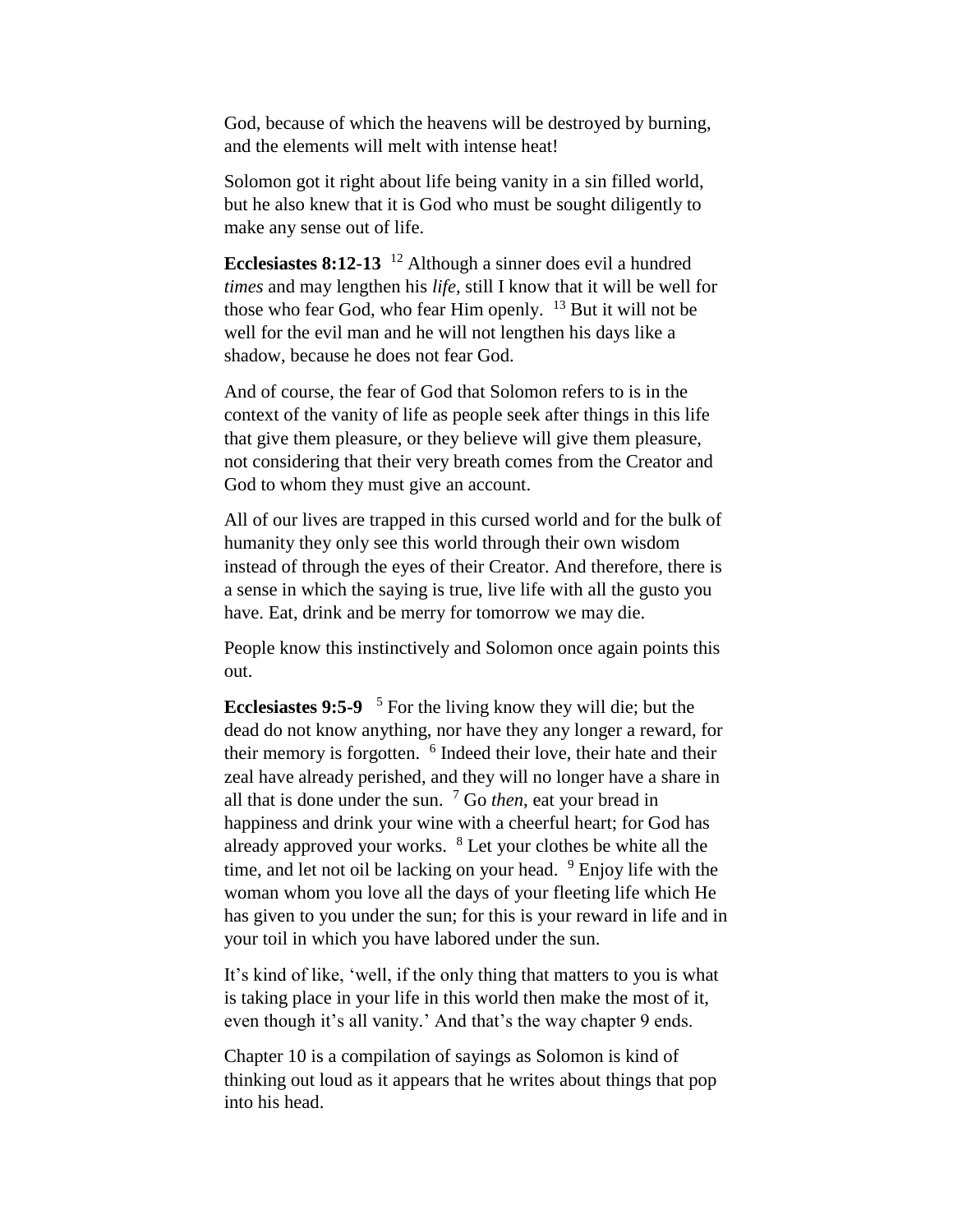**Ecclesiastes 10:1** NAU Dead flies make a perfumer's oil stink, so a little foolishness is weightier than wisdom *and* honor.

**Ecclesiastes 10:8** <sup>8</sup> He who digs a pit may fall into it, and a serpent may bite him who breaks through a wall.

Again, these appear to be the musings of a man who understands the vanity of this world. Life goes on and stuff happens. But I like this one musing that Solomon employs in an obvious sarcastic way.

**Ecclesiastes 10:19** <sup>19</sup> *Men* prepare a meal for enjoyment, and wine makes life merry, and money is the answer to everything.

As we come to chapter 11 Solomon is actually beginning to make a segue from everything being futility and vanity to encouraging the man or woman of God to continue to be diligent in life to God's glory even if you don't understand everything that is happening to you in this life, because God does as He has plans for you.

**Ecclesiastes 11:1-5** <sup>NAU</sup> Cast your bread on the surface of the waters, for you will find it after many days. <sup>2</sup> Divide your portion to seven, or even to eight, for you do not know what misfortune may occur on the earth.  $3$  If the clouds are full, they pour out rain upon the earth; and whether a tree falls toward the south or toward the north, wherever the tree falls, there it lies.  $4$  He who watches the wind will not sow and he who looks at the clouds will not reap. 5 Just as you do not know the path of the wind and how bones *are formed* in the womb of the pregnant woman, so you do not know the activity of God who makes all things.

#### **What do you suppose Solomon is saying in the first verse?**

Casting bread on the surface of the waters is an expression that intimates that you put the labor of your work out there and see what happens. Sometimes there's a return that may disappoint you or it may happily surprise you. Either way, as Solomon puts it, you will find it after many days.

In verse 2 it appears that Solomon is telling us to consider others in times of need. Again, all practical stuff that anyone could use, both the believer and unbeliever. And then in verse 3 he uses a couple of examples that imply the obvious.

Clouds that are full will eventually rain on the earth, and whether a tree falls toward the north or south it will still fall and where it falls is where it lies.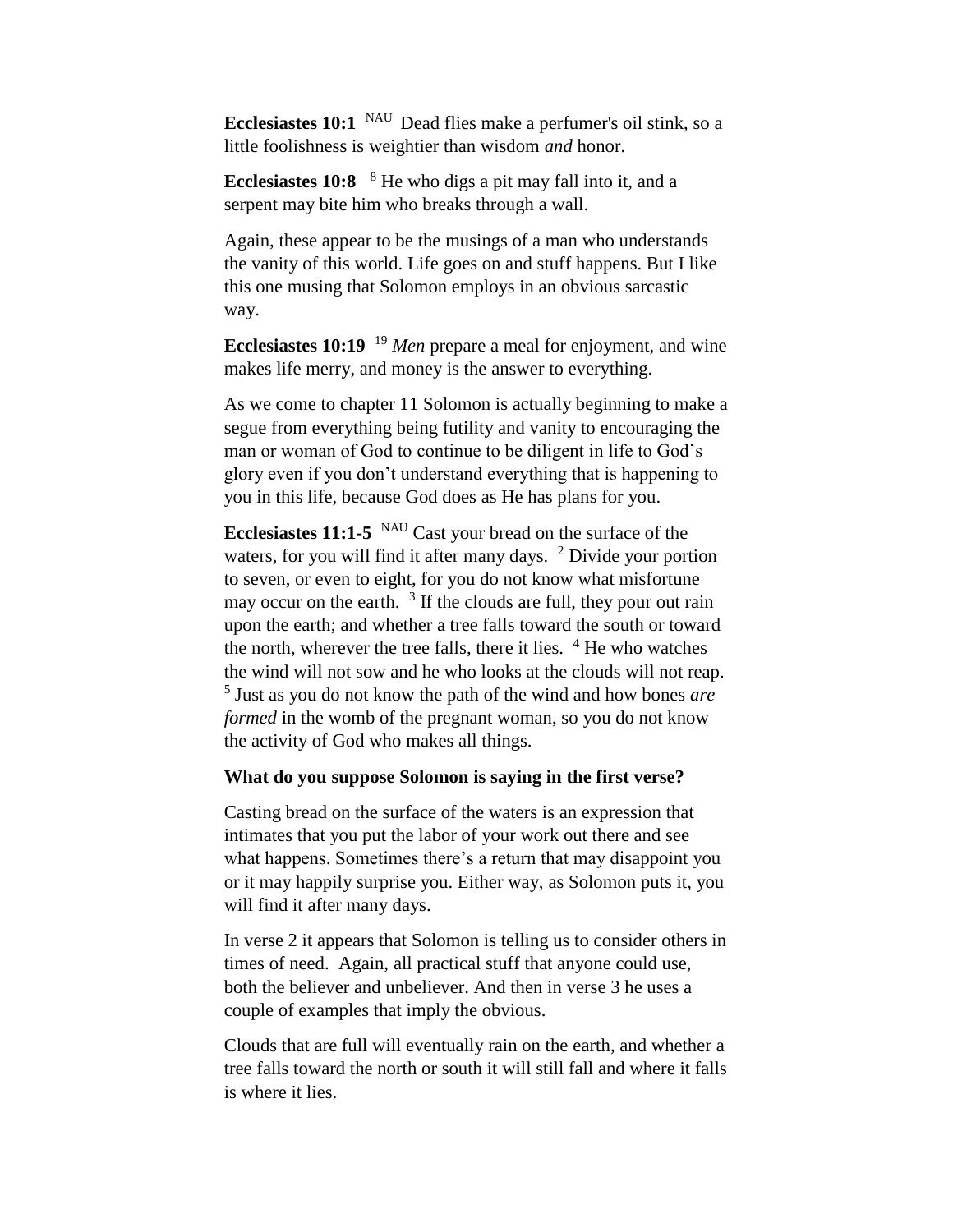In today's vernacular we might say, life is what it is.

But in stating the obvious Solomon cautions us not to be complacent about life because of what appears to be an inability to change it at times, and with that attitude we're tempted to just disengage from life and let it all go by.

**Ecclesiastes 11:4** <sup>4</sup> He who watches the wind will not sow and he who looks at the clouds will not reap.

People even back in Solomon's day were weather watchers, but simply because what we expect in life, like the weather patterns that often determines what we may or may not do, we still have work to do and we should do all with a vigor that understands that even though life may not turn out the way we expect we still serve a God who desires we trust Him in all things.

**James 4:13-15** <sup>13</sup> Come now, you who say, "Today or tomorrow" we will go to such and such a city, and spend a year there and engage in business and make a profit."  $14$  Yet you do not know what your life will be like tomorrow. You are *just* a vapor that appears for a little while and then vanishes away. <sup>15</sup> Instead, *you ought* to say, "If the Lord wills, we will live and also do this or that."

But whatever we do we need to have the right attitude as we consider the God who has given us life in His son.

**Colossians 3:23-24** <sup>23</sup> Whatever you do, do your work heartily, as for the Lord rather than for men,  $^{24}$  knowing that from the Lord you will receive the reward of the inheritance. It is the Lord Christ whom you serve.

**Does anyone see the incentive for doing our work heartily for the Lord today in this verse?**

### **What is the reward of the inheritance?**

**1 Peter 1:3-7** <sup>3</sup> Blessed be the God and Father of our Lord Jesus Christ, who according to His great mercy has caused us to be born again to a living hope through the resurrection of Jesus Christ from the dead, <sup>4</sup> to *obtain* an inheritance *which is* imperishable and undefiled and will not fade away, reserved in heaven for you,  $5$ who are protected by the power of God through faith for a salvation ready to be revealed in the last time. <sup>6</sup> In this you greatly rejoice, even though now for a little while, if necessary, you have been distressed by various trials,  $<sup>7</sup>$  so that the proof of your faith,</sup>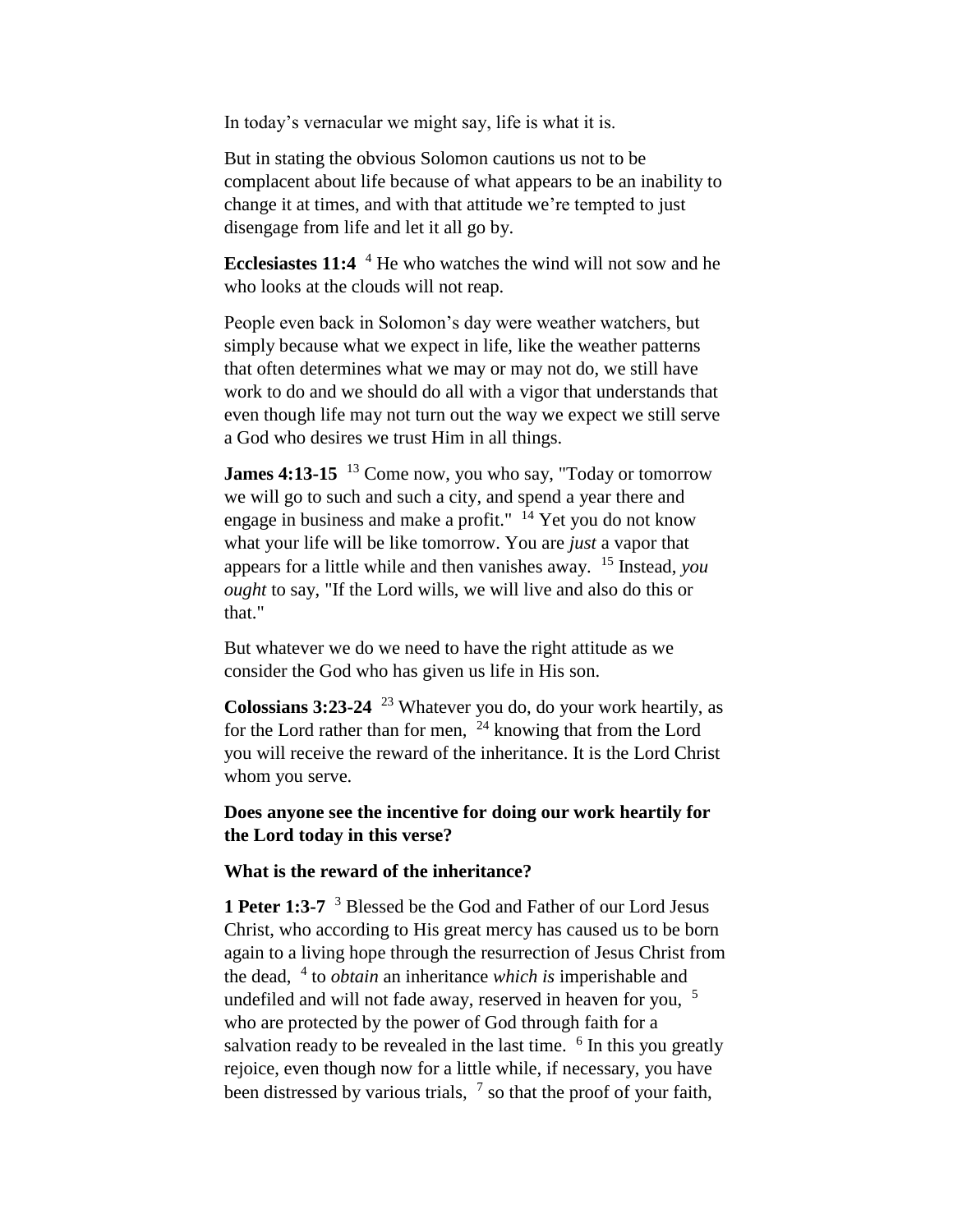*being* more precious than gold which is perishable, even though tested by fire, may be found to result in praise and glory and honor at the revelation of Jesus Christ;

The inheritance is the Kingdom of God in our resurrected bodies on a resurrected earth in the midst of a resurrected universe with our resurrected King physically taking up residence on the new earth in the New Jerusalem where we will rule and reign with Him forever.

When we have the hope of the inheritance set before us we can look past this world and into the eyes of God and know that He is on a path of bringing us home with Him forever. God is still on the throne even though we may not know everything concerning His will for our lives.

**Ecclesiastes 11:5** <sup>5</sup> Just as you do not know the path of the wind and how bones *are formed* in the womb of the pregnant woman, so you do not know the activity of God who makes all things.

God is still creator and we are still His creation. He knows us intimately, in Christ, and He will never let us go, despite our inability to figure all of this life out at times.

Chapter 12 concludes the writings of the Preacher and we finally arrive at a place where vanity is put into perspective with more clarity as Solomon encourages us to focus our eyes toward the One we can trust.

**Ecclesiastes 12:1-4** NAU Remember also your Creator in the days of your youth, before the evil days come and the years draw near when you will say, "I have no delight in them";  $<sup>2</sup>$  before the sun</sup> and the light, the moon and the stars are darkened, and clouds return after the rain;  $3 \text{ in the day that the watchmen of the house}$ tremble, and mighty men stoop, the grinding ones stand idle because they are few, and those who look through windows grow dim; <sup>4</sup> and the doors on the street are shut as the sound of the grinding mill is low, and one will arise at the sound of the bird, and all the daughters of song will sing softly.

## **Why do you suppose Solomon concludes with these words, "Remember also your Creator in the days of your youth."**

It is in youth that most people don't look at life from the long haul. When we were young our only concerns were getting together with friends to play hide and seek, or baseball or to share stories with our closest friend or read books of fairy tale lands.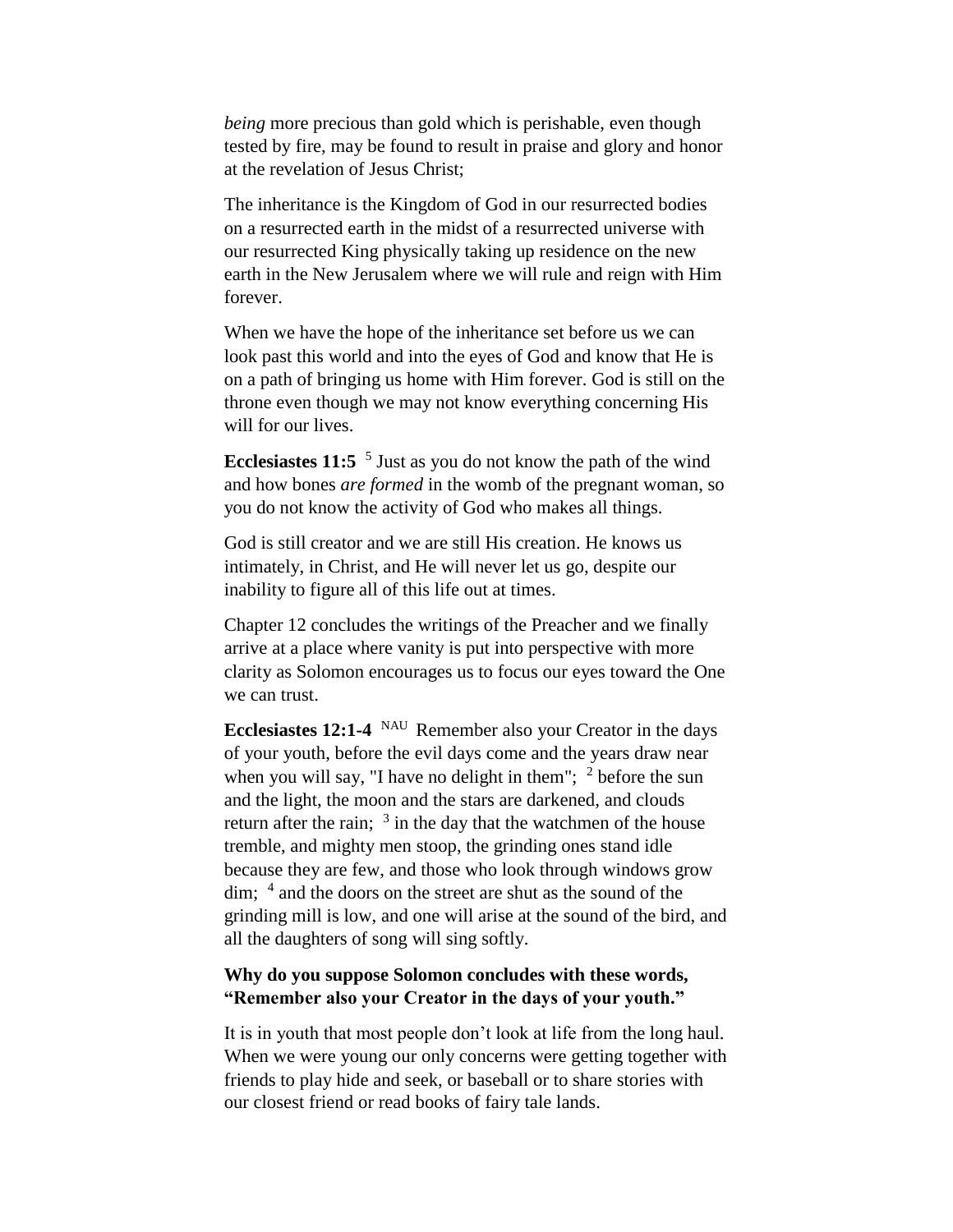We weren't concerned with getting a job at 8 years old, or worrying about the stock market taking a dive, we just wanted to play. And what Solomon is reminding us about in this verse is that from a young age, never forget who your God is and the ways in which He blesses, because there will come a day where most of the play goes away.

## **But Solomon doesn't use the word God in verse one. What word does He use to describe God and why?**

Remember the theme of these writings. Life is vanity and futility.

#### **But when was that vanity and futility first introduced into life?**

In the Garden after the fall of man.

The first man and woman knew God in a very unique way. They fully understood where they came from. The man knew he was formed by God from the dust of the ground and the woman knew she was formed from the side of Adam.

They knew God as the Creator. **Genesis 1:1** NAU In the beginning God created…

## **If God is Creator then who else should we look to when we want answers about the creation in which we live?**

Unfortunately, the creation in which we live, which was once deemed very good by our Creator, has become cursed in a very bad way, and Solomon is reminding us that life can turn from the pleasant days of our youth to something not so pleasant.

Ecclesiastes 12:1-3 <sup>NAU</sup> Remember also your Creator in the days of your youth, before the evil days come and the years draw near when you will say, "I have no delight in them";  $<sup>2</sup>$  before the sun</sup> and the light, the moon and the stars are darkened, and clouds return after the rain;  $3 \text{ in the day that the watchmen of the house}$ tremble, and mighty men stoop, the grinding ones stand idle because they are few, and those who look through windows grow dim;

This is a picture of the sometimes hard and final days of life when we are all well past our youth. As I've heard the saying before, youth is wasted on the young. And Solomon is saying to us, take what you enjoyed about your youth, particularly that faith of a child, and bring it with you along the journey as you hope in and trust your Creator who is your Savior.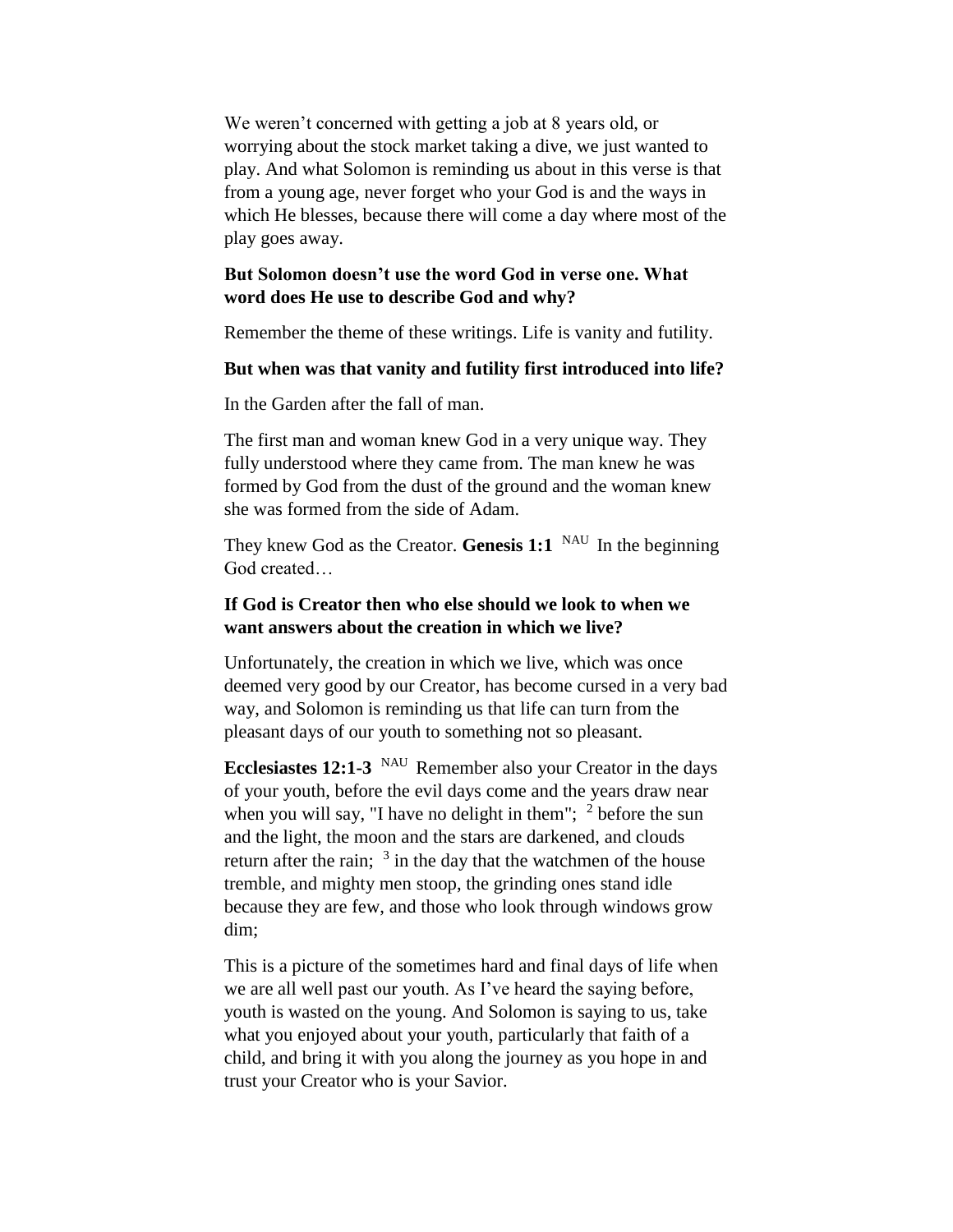**Ecclesiastes 12:6-7** <sup>6</sup> *Remember Him* before the silver cord is broken and the golden bowl is crushed, the pitcher by the well is shattered and the wheel at the cistern is crushed;  $\frac{7}{1}$  then the dust will return to the earth as it was, and the spirit will return to God who gave it.

This is where we are all moving toward and for the one who knows God we will return to Him even as Paul understood, that to be absent from the body is to be present with the Lord.

Ecclesiastes 12:8 <sup>8</sup> "Vanity of vanities," says the Preacher, "all is vanity!"

Yes, this life is set on a course of destruction as all have sinned and fall short of the glory of God. And yes, because of the curse parts of life can be very difficult. And yes, it can certainly appear to be vanity, but only if life is from the perspective of the world and not from an understanding of God's eternal plan.

If we know God through faith in Christ then we have learned what the fear of the Lord is all about and we know that the fear of the Lord is the beginning of wisdom. And it is that wisdom that leads to life.

And this is how Solomon ends this writing.

**Ecclesiastes 12:13-14** <sup>13</sup> The conclusion, when all has been heard, *is*: fear God and keep His commandments, because this *applies to*  every person. <sup>14</sup> For God will bring every act to judgment, everything which is hidden, whether it is good or evil.

For the unbeliever this judgment will be final and it will result in an eternal vanity and futility. For the believer this judgment has already been dealt with once and for all at the cross of Christ and we can rejoice with Paul.

**Romans 8:1** NAU Therefore there is now no condemnation for those who are in Christ Jesus.

And with that understanding we can also say with Paul…

**Romans 8:18-21** <sup>18</sup> For I consider that the sufferings of this present time are not worthy to be compared with the glory that is to be revealed to us.  $19$  For the anxious longing of the creation waits eagerly for the revealing of the sons of God. <sup>20</sup> For the creation was subjected to futility, not willingly, but because of Him who subjected it, in hope  $21$  that the creation itself also will be set free